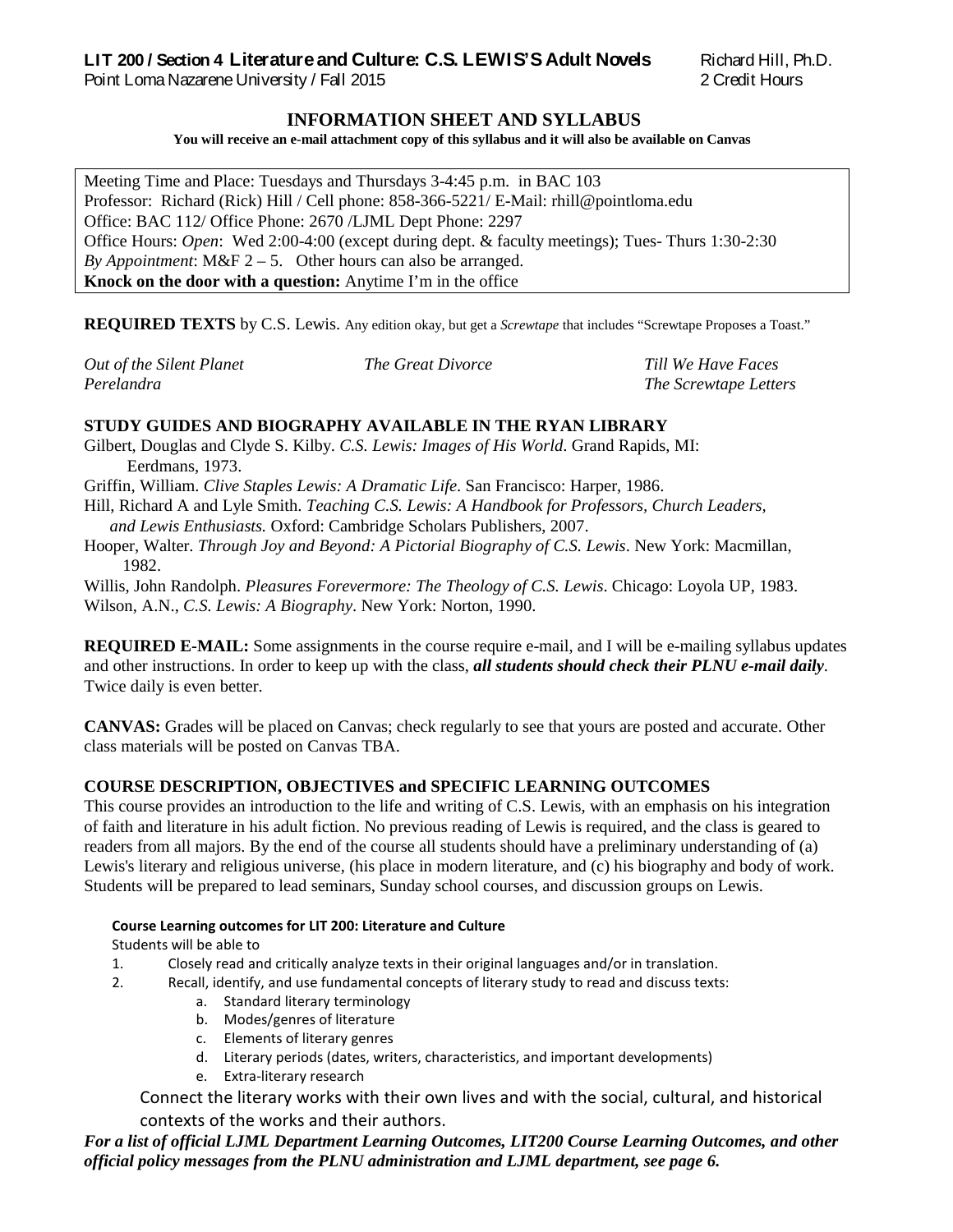#### **ATTENDANCE POLICY**

## *This is an emphasis-on-participation course that requires daily attendance, and the attendance policy is designed to help you get the most out of the course.*

Extra Credit for perfect attendance: Students who miss no classes or portions of classes for ANY reason will have 10 extra credit points added to their final scores

Excused absences: The only "excused" absences are those authorized by the Provost, usually for official school activities (sports, music, etc.) Your coach or professor will notify the provost if you are involved in an excusable activity.

No penalty absences: Students are allowed up to two "unexcused" absences for illness, personal business, oversleeping, or whatever, without grade penalty and without having to explain the absence. However, quizzes missed cannot be made up.

Excessive absences: Students who miss more than two classes will have 100 points deducted for each missed class thereafter. Students who miss two classes before midterm  $(4<sup>th</sup> week)$  will be de-enrolled from the course.

*Exceptions to the above*: If you have a serious accident or illness that requires hospitalization, we will make special arrangements, provided you notify me as soon as possible.

Late arrivals and half absences: Students who arrive late will miss all or part of the daily quiz and have their late arrival count as a "tardy" if it is less than 10 minutes. Late arrivals longer than 10 minutes will count as halfabsences. After three late arrivals, each "tardy" will be counted as a half-absence for grading purposes. Early departures of 10 minutes or less will also count as tardies; and departures more than 10 minutes before the end of class will count as half-absences. **Please notify me immediately if you have a schedule conflict that will or may cause you to be late for class more than three times in the semester.**

## **CLASS ACTIVITIES**

*In Class:* We will begin most days with a reading quiz, followed by a discussion of the assigned readings and/or directed writings. Other activities include panel discussions, videos, and recordings pertaining to Lewis and his work, plus background talks by the professor and presentations by students.

**Reading**: We will read Lewis's least favorite and most popular "adult" book (*Screwtape*); his favorite and least popular (*Faces);* the first two books in his famous trilogy of spiritual science fiction; his dreampiece, *The Great Divorce*; and a few of his essays and lesser-known short-stories. **Reading is the primary activity of the course and students are expected to keep up with the reading schedule. To do so, students should plan for at least 3 hours per day, five days per week, for reading and course-related writing outside of class.**

**IMPORTANT READING NOTE:** Most of us have read at least some of the assigned material, but all class members, including the professor, are expected to read all the assigned works **again,** following the class reading schedule.

#### **Quizzes**

Daily reading is essential to good discussions. Quizzes encourage daily reading, which accounts for much of the class grade. Quizzes will consist of objective content questions on the current assignment. If you read the assignment recently, you should do well on the quiz. Missed or low-score quizzes can't be made up, but in recognition that everyone has a few less-than-perfect days in a semester, **the lowest two quiz scores (including zeros) will be dropped when the final grades are configured.** 

## **Midterm and Final exams**

The midterm and final will consist of true/false, multiple choice, and short essay questions. The midterm exam will be held on September 24. The final will be held on October 20, the last day of class. By PLNU policy, attendance at the midterm and final exams is mandatory. There will be no rescheduling or makeups for these exams except in the case of Provost mandate or hospitalization on the exam days.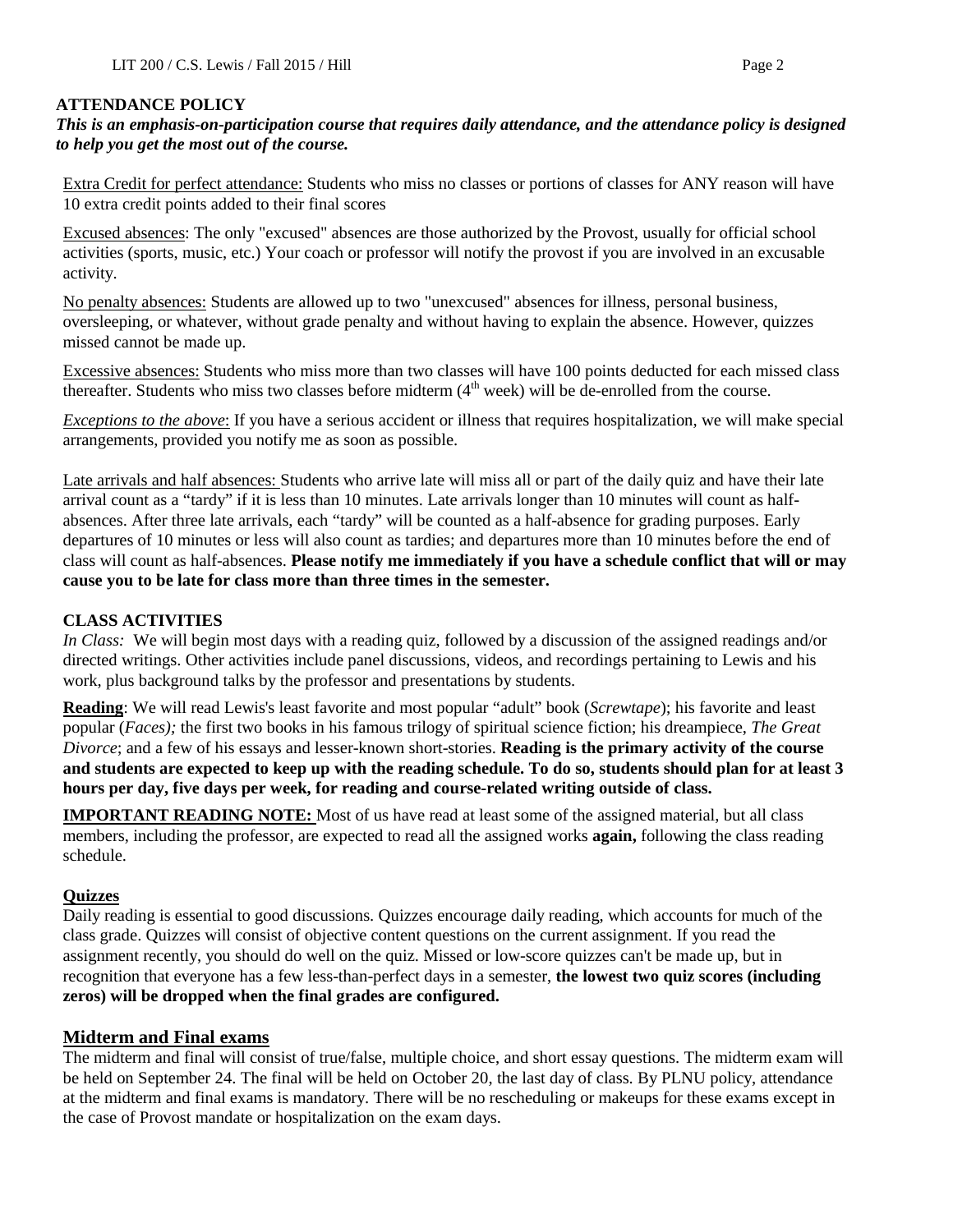## **Short Writings**

In addition to occasional in-class writing assignments, each student will write 2 one-page, single spaced reading sheets, scheduled by group. See below for a model of the kind of writing I'm looking for. Paper copies are due at the beginning of class on the date due. If you are running late or unable to come to class, email the assignment as a file attachment by 3 pm or have someone bring the paper copy by 3 pm. **Late Writings will be discounted 10 points per calendar day, including weekends.** *You must print out assignments and other homework by class time in order to receive credit.* **No late writings will be accepted after they are 5 days late. To avoid losing points, be sure to spell check your assignments and use the proper format.**

*Your questions/comment sheet should follow this length / scope /content and format model. Length: about one page, single-space, extra space between paragraphs. No objective questions that you can look up (Where was Lewis born?) Subjective questions should include probable/possible answers. Don't summarize anything—get right to your ideas. Be sure to include the date and your group number.*

==================================================================================

## **SAMPLE WRITING SHEET**

Chris Loma # 01010101 GROUP 3 LIT 490 / C.S. Lewis/ Dr. Hill September 6, 2011 Reading Assignment: The Dark Tower, CH 1-7

#### **OUESTIONS**

- 1. In *The Dark Tower*, do the names Orfieu and Scudamor have any literary significance? They don't seem like typical Oxford professor names, so I'm wondering why Lewis chose them. I'm guessing that they have some literary antecedents—or maybe he just made them up of unpleasant sounds, as he said he did with Screwtape?
- 2. I've read it twice, but I'm still not sure what happened in *The Dark Tower* when the two girlfriends named Camellia traded places. It seemed like they traded personalities, but not completely, since the one from the future still had the same memories as the one from the past. Can we go over the mechanics of the transference in class discussion?

#### COMMENT

Ransom isn't a major character in the fragment we have of *The Dark Tower*, but there are hints that he is, as in *Out of the Silent Planet* and *Perelandra*, a quietly heroic figure. He is always the sensible one in the group discussions, and he says plainly that he's a Christian. He also is the first to figure out the mystery of the stinging man. If Lewis had finished the story, I suspect that Ransom would have eventually taken center stage and become the hero who saved the world from the creeps in the other time zone. All the other characters, including the "Lewis" character, are poor hero material: selfish, usually not very brave, and pretty dorky in general, like when the Lewis character refused to believe in time travel, even when he saw it happen.

#### COMMENT

I visited an interesting Christian hermitage near Big Sur founded by Dom Bede Griffiths, to whom Lewis dedicated *Surprised by Joy*. I read some of the Lewis letters on reserve and their relationship seems strained, but they seem to have become closer as Griffiths advanced in his spiritual path. I'm wondering what Lewis thought of Griffiths's leanings toward Indian religion. Is such a melding of faiths blasphemy? I would have thought Lewis would see it as such, but seemingly not so. Can we discuss this more in class? I brought some material from the hermitage to share.

**EVALUATION** Grades are calculated from writings, reading quizzes, midterm, and final project. Perfect attendance and participation will add points; missing more than two classes will deduct points. Grades will be figured on the following percentages:

| Short Writings $(2 \otimes 150)$ points each)        | 30% | $92 - 100 = A$    | $70 - 75.9 = C$   |
|------------------------------------------------------|-----|-------------------|-------------------|
| Reading Quizzes & misc. $(-25 \text{ pts each})$ 40% |     | $90 - 91.9 = A$   | $68.5 - 69.9 = C$ |
| Midterm $\sim$ 100 points                            | 10% | $87 - 89.9 = B +$ | $65 - 68.4 = D+$  |
| Final Exam $\sim$ 200 points                         | 20% | $81 - 86.9 = B$   | $60 - 64.9 = D$   |
|                                                      |     | $79 - 80.9 = B$   | $58 - 59.9 = D$   |
|                                                      |     | $76 - 78.9 = C +$ |                   |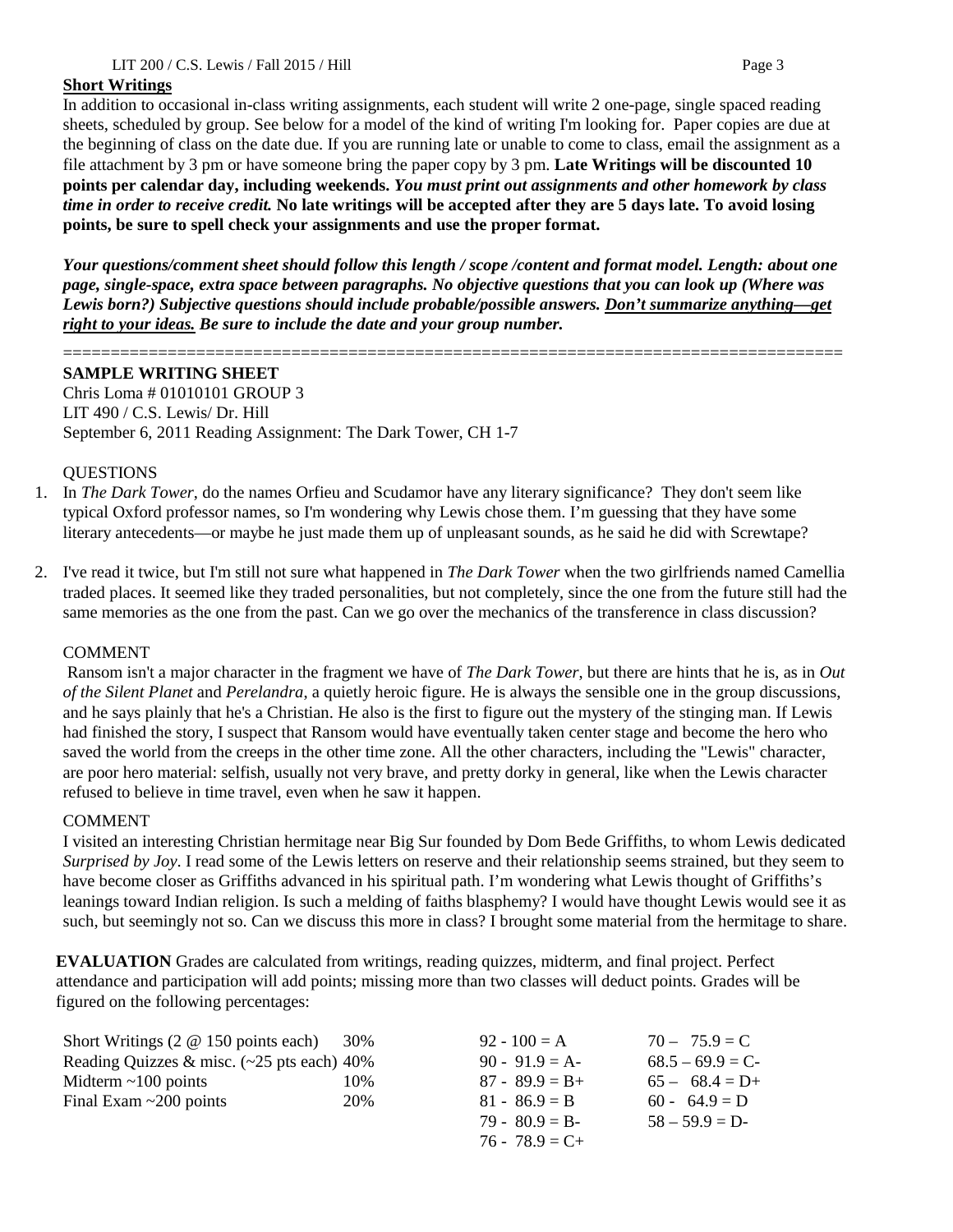**Class Participation** Although we will have lectures, the class is not intended to be primarily a lecture course, but rather an open and energetic discussion of Lewis and his writing. To encourage participation, students may earn up to 20 points (at 1-2 points per item) for sharing an insight or asking a question in class, leading a discussion group, being the secretary/spokesman for a discussion group, presenting a devotional, being a group leader for the final projects, and other miscellaneous activities as designated by the professor. In order to earn these points, students must document their participation. **Typed** participation logs will be collected on the 2nd, 4<sup>th</sup>, 6<sup>th</sup> and 8<sup>th</sup> week of class; participation points will be given for the previous weeks covered by the log. For formatting, follow the sample:

# SAMPLE PARTICIPATION LOG

#### Chris Loma # 01010101 GROUP 3 LIT 490 / C.S. Lewis/ Dr. Hill

LOG 1, Weeks 1-2

| Date | What I Said/Did                                                                                                                                                                            | Points                                                |
|------|--------------------------------------------------------------------------------------------------------------------------------------------------------------------------------------------|-------------------------------------------------------|
| 9/1  | Read my comment on Dickensian<br>Overtones in Lewis's early education.                                                                                                                     | (Leave this column)<br>blank; professor will fill in) |
| 9/8  | Asked my writing question about the nature of<br>space in Silent Planet.                                                                                                                   |                                                       |
| 9/12 | Was secretary/spokesperson for my group                                                                                                                                                    |                                                       |
| 9/12 | Disagreed with professor's view of Lewis cosmology<br>in <i>Great Divorce</i> : I said Lewis couldn't have been<br>any kind of Universalist because of his Irish Protestant<br>upbringing. |                                                       |
| 9/14 | Brought in a video clip of a PBS news story on a new C.S. Lewis<br>documentary.                                                                                                            |                                                       |
| 9/14 | Read devotional from Lewis website                                                                                                                                                         |                                                       |

**PLAGIARISM** PLNU has adopted a zero tolerance policy toward all forms of cheating. Copying or *any* talking during quizzes is considered cheating.

Here is the policy for the LJML department and this class:

-All work must be written with no outside help. This is not a course for lit majors, so reading commentary, literary essays, Sparknotes, etc. should not be part of your writing preparation.

-Copying words, phrases, and ideas from books or journals and failing to note quotes or attribute the material is plagiarism. Downloading material from the Internet without attribution, including sentences, phrases, and ideas, also constitutes plagiarism. *For instance, if you find the unique short phrase "Scintillating prose presented with rare verve in Lewis's inimitable style" in a book, article, or blog and use it without quotation marks and attribution, you have committed plagiarism.*

**-"I really didn't mean to plagiarize" is the typical excuse for plagiarism, but ANY plagiarism or copying from reference sources or other students will result in an F for the course. The plagiarist/cheater will also be referred to the academic dean for possible suspension or expulsion from PLNU.**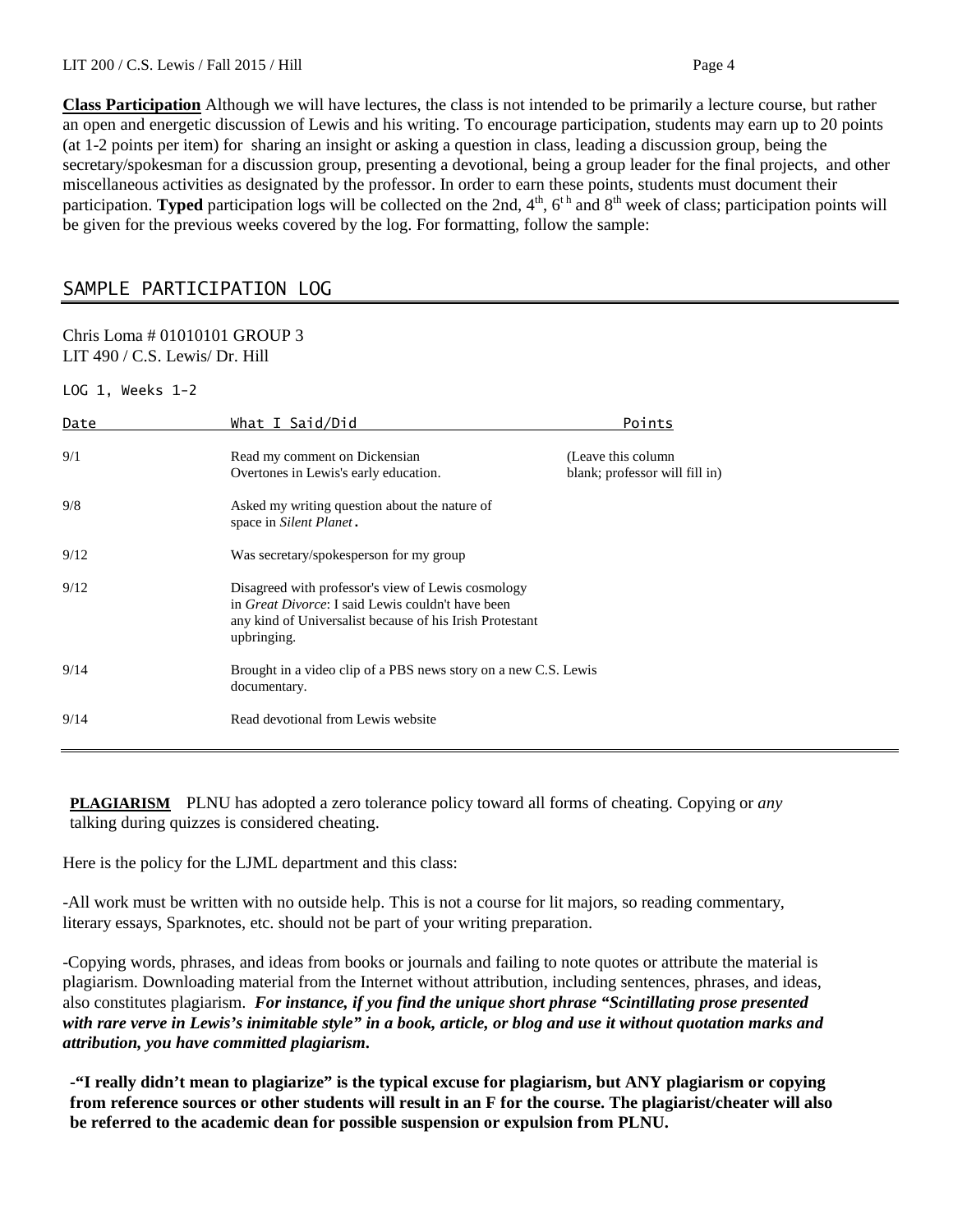#### **MISCELLANEOUS**

## **Neatfreak Alert: Occasionally a grade doesn't get posted correctly, so don't throw anything away--save all of your quizzes and graded writings until you get your final course grade on your portal.**

**Class discussion policy:** This class is hereby declared an open forum. By open forum: everyone is entitled to his or her opinion on anything we discuss and everything we write. I have opinions on Lewis and other matters that may come up in discussions, and you are welcome to disagree with them—lively discussion is what college is all about.

#### **CLASSROOM DEPORTMENT POLICIES**

How you dress is your business, and you certainly don't have to check your personality at the door. However, adult deportment is the standard in this class. Please refrain from all of the following disruptive and/or distracting actions during official class time:

1. Texting or leaving on the ringer on your cell phone. Turn it to off or vibrate. NEVER TEXT IN CLASS. If you need to make or take an emergency call or text during class time, go outside the classroom to do it.

2. Reading outside material (including school publications). Save for after class.

3. Doing work from other classes or engaging in any personal writing. See above.

4. Doing ANY non-class activities on your computer or phone. *Laptops* may not be used during class time unless medically needed. Take notes on paper and type them up later—this is a good study method. Violators will be asked to leave and counted absent for the day.

5. Holding private conversations while the professor is talking or while another student is making a comment or another student is asking a question during class discussion.

6. Showing up late and/or without books or other required materials.

7. Doing anything else that is obviously disruptive to other students or distracting to the professor.

*Temporary departures:* If you have to leave class temporarily to take an important call, use the restroom, etc., you don't need to ask permission. But do let me know before class begins if you need to leave early and won't be back.

*Leaving class:* If you need to leave class for the restroom or other acute need, please feel free to do so without asking. If you need to leave class early and know you won't be coming back, please notify me in advance. **You must print out assignments and other homework by class time in order to receive credit.**

*Health Issues:* If you have a chronic, acute, or temporary health issue that requires you to sit in a particular area or stand for part of class, wear sunglasses in class, take prescribed medicine, leave class often, etc., I'll work with you if you let me know your situation in advance.

**AND FINALLY:** My role in this course is to help you sort out the material we'll be covering, so please don't be too shy to ask questions. Your suggestions, compliments, and criticism of the class and the assignments are welcome. Make a habit of dropping by my office every once in a while even if you're not having problems. One-on-one discussions usually lead to better understanding of the work and better grades.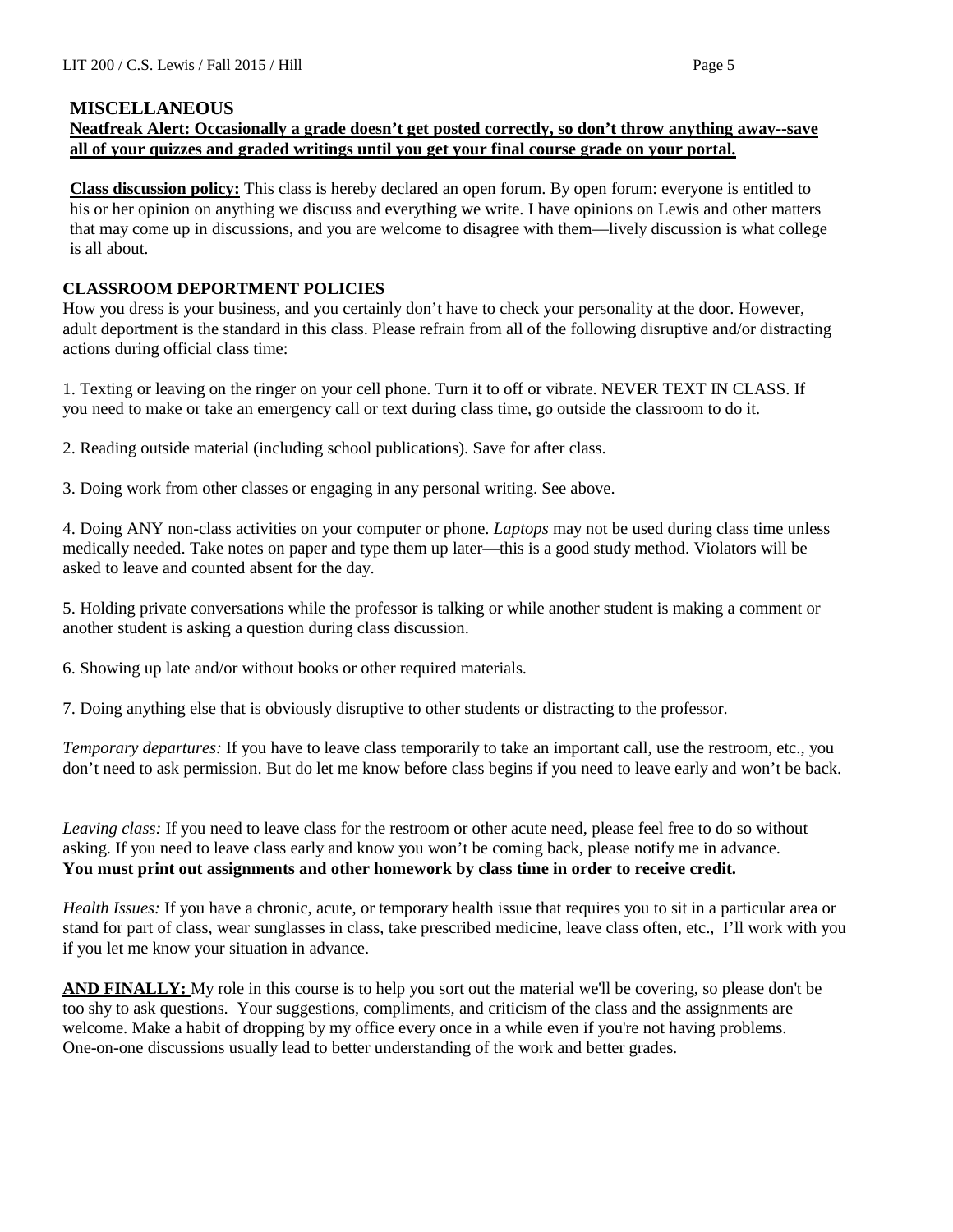## **Federally required statement regarding academic accommodations:**

*"While all students are expected to meet the minimum standards for completion of this course as established by the instructor, students with disabilities may require academic accommodations. At Point Loma Nazarene University, these students are requested to file documentation during the first two weeks of the semester with the Academic Support Center (ASC), located in the Bond Academic Center. This policy assists the University in its commitment to full compliance with Section 504 of the Rehabilitation Act and the Americans with Disabilities Act. Section 504 (a) prohibits discrimination against students with special needs and guarantees all qualified students equal access to and benefits of PLNU programs and activities. Once the student files documentation, the ASC will contact the student's instructors and provide written recommendations for reasonable and appropriate accommodations to meet the individual learning needs of the student."*

## A NOTE ON PUBLIC DISCOURSE INCLUDED IN ALL DEPARTMENT SYLLABI

*"Much of the work we will do in this class is cooperative, by nature of the class discussions and general feedback given to written work and/projects; thus you should think of all your writing and speaking for and in class as public, not private, discourse. By continuing in this class, you acknowledge that your work will be viewed by others in the class."*

# **Official LJML Learning Outcomes:**

## **Literature Program Learning Outcomes**

1. Demonstrate a continuing practice of reading that makes connections between the literature/language studied and our contemporary world. Identify and articulate the relationships among literary-historical periods, dates, styles, and authors.

- 2. Demonstrate knowledge of major literary-theoretical perspectives and terminology.
- 3. Articulate the difference between a traditional linguistics and a modern linguistics notion of language.
- 4. Employ strong rhetorical, literary, and analytical skills in their writing.
- 5. Identify and evaluate effective use of higher and lower order thinking and writing skills.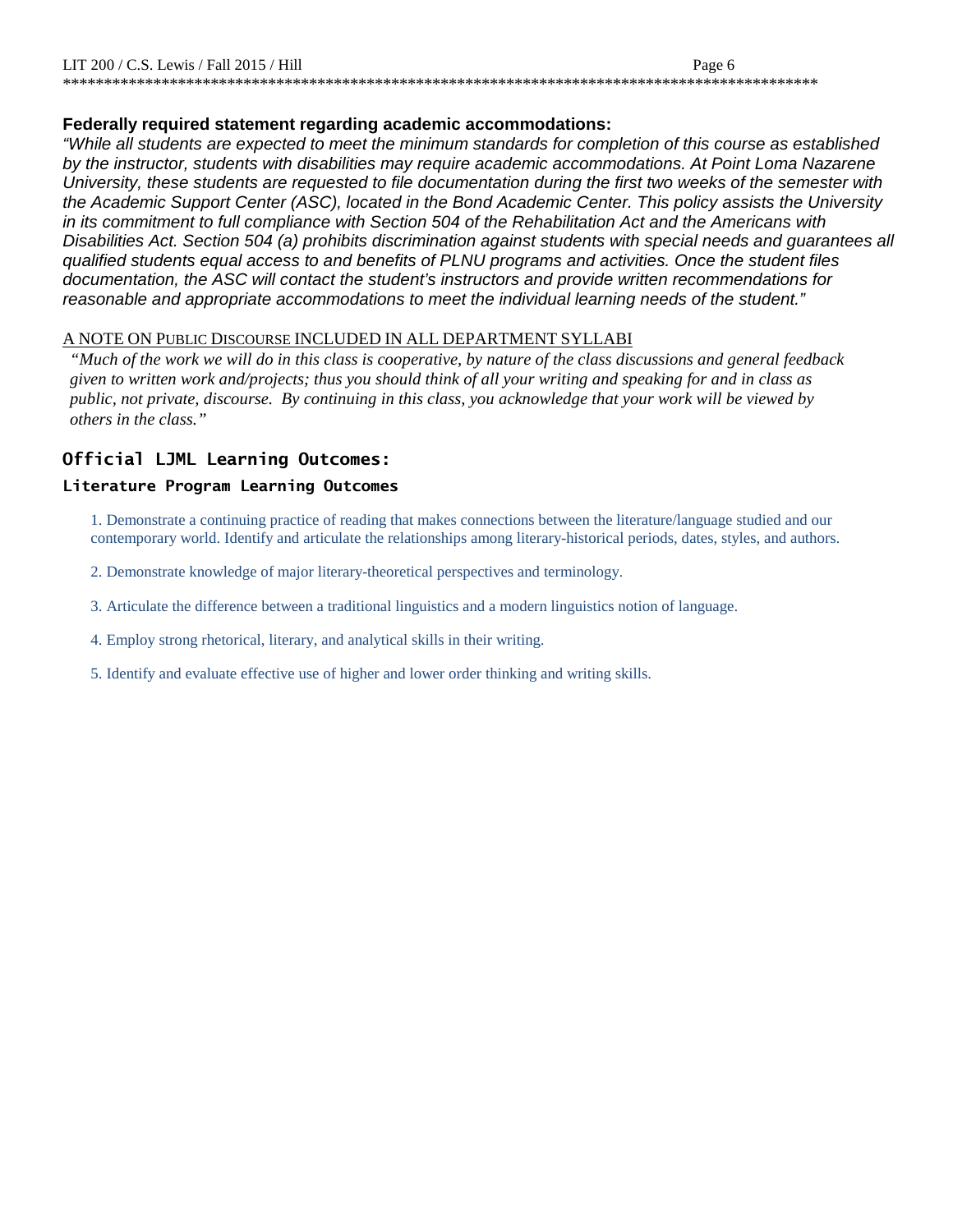## **COURSE CALENDAR**

# **(Items may be added and the schedule may change; stay current by checking your e-mail. WR Grp # = "Writing Group Number (the group that needs to do a writing for this date)**

| <b>DATES</b>       | READING QUIZ ON                                                                                                                                                                            | <b>WR Group</b>                           | Notes & Probable Activities                                                                                                                                                        |
|--------------------|--------------------------------------------------------------------------------------------------------------------------------------------------------------------------------------------|-------------------------------------------|------------------------------------------------------------------------------------------------------------------------------------------------------------------------------------|
|                    |                                                                                                                                                                                            | Writing                                   |                                                                                                                                                                                    |
|                    |                                                                                                                                                                                            | Due                                       |                                                                                                                                                                                    |
| Week 1<br>TH 9/3   | Syllabus: Read it carefully and do the quiz<br>included with this document. "The Shoddy<br>Lands": find it on line by googling "C.S. Lewis<br>The Shoddy Lands." Print and bring to class. | <b>ALL</b><br>groups:<br>Syllabus<br>Quiz | Welcome! Lewis video. Lewis philosophy and<br>devotions.<br>Lewis biography / Lewis Letters / Lewis on the Web<br>Why read Lewis? Intro to Silent Planet and the Space<br>Trilogy. |
| Week 2<br>TU 9/8   | Silent Planet CH 1-14                                                                                                                                                                      | 1&2                                       | Lewis Video / Letters<br>Does this look like a Pfifltriggi to you?<br>Intro to Screwtape                                                                                           |
| Week 2<br>TH 9/10  | Silent Planet CH 15-postscript<br>Screwtape Letters 1-3                                                                                                                                    | 3&4                                       | Introducing my Wormwood (in-class writing).<br>Intro to Perelandra                                                                                                                 |
| Week 3<br>TU 9/15  | Perelandra CH 1-9<br>Screwtape Letters 4-9                                                                                                                                                 | 5&6                                       | Eve rehabilitated                                                                                                                                                                  |
| Week 3<br>TH 9/17  | Perelandra CH 10-12<br>Screwtape Letters 10-12                                                                                                                                             | 7&8                                       | Wormwoods and Screwtape on tape.                                                                                                                                                   |
| Week 4<br>TU 9/22  | Perelandra CH 13-17<br>Screwtape Letters 13-16                                                                                                                                             | 9&10                                      | Lewis's favorite subjects. Intro to inner rings. Midterm<br>Review. Lewis and the Spirit of the Age. Us and the<br>Spirit of the Age.                                              |
| Week 4<br>TH 9/24  | "The Inner Ring" Find on line, print, and bring<br>to class.<br>Screwtape Letters 17-20<br>George MacDonald TBA                                                                            |                                           | MIDTERM But no quiz<br>Lewis's favorite subjects.<br>Intro to That Hideous Strength and Great Divorce.                                                                             |
| Week 5<br>TU 9/29  | The Great Divorce CH 1-9<br>Screwtape Letters 21-24                                                                                                                                        | 1&2                                       | Universalism and George MacDonald                                                                                                                                                  |
| Week 5<br>TH 10/1  | The Great Divorce CH 10-14<br>Screwtape Letters 25-27                                                                                                                                      | 3&4                                       | Intro to Till We Have Faces: Cupid & Psyche myth<br>Where is Glome?                                                                                                                |
| Week 6 TU<br>10/6  | Till We Have Faces CH 1-10<br>Screwtape Letters 28-31                                                                                                                                      | 5&6                                       | The Fox: I know this guy!                                                                                                                                                          |
| Week 6 TH<br>10/8  | Till We Have Faces CH 11-15                                                                                                                                                                | 7&8                                       | Who is Orual?                                                                                                                                                                      |
| Week 7<br>TU 10/13 | Till We Have Faces CH 16-21<br>Screwtape Proposes a Toast                                                                                                                                  | 9&10                                      | Screwtape goes all socio-political.                                                                                                                                                |
| Week 7<br>TH 10/15 | Till We Have Faces Part 2: Read and then type a one-<br>paragraph interpretation of Part 2. What happened?                                                                                 | <b>ALL</b><br>$\leftarrow$                | <b>Final Exam Review</b>                                                                                                                                                           |
| Week 8<br>TU 10/20 |                                                                                                                                                                                            |                                           | Class Wrap and Final Exam                                                                                                                                                          |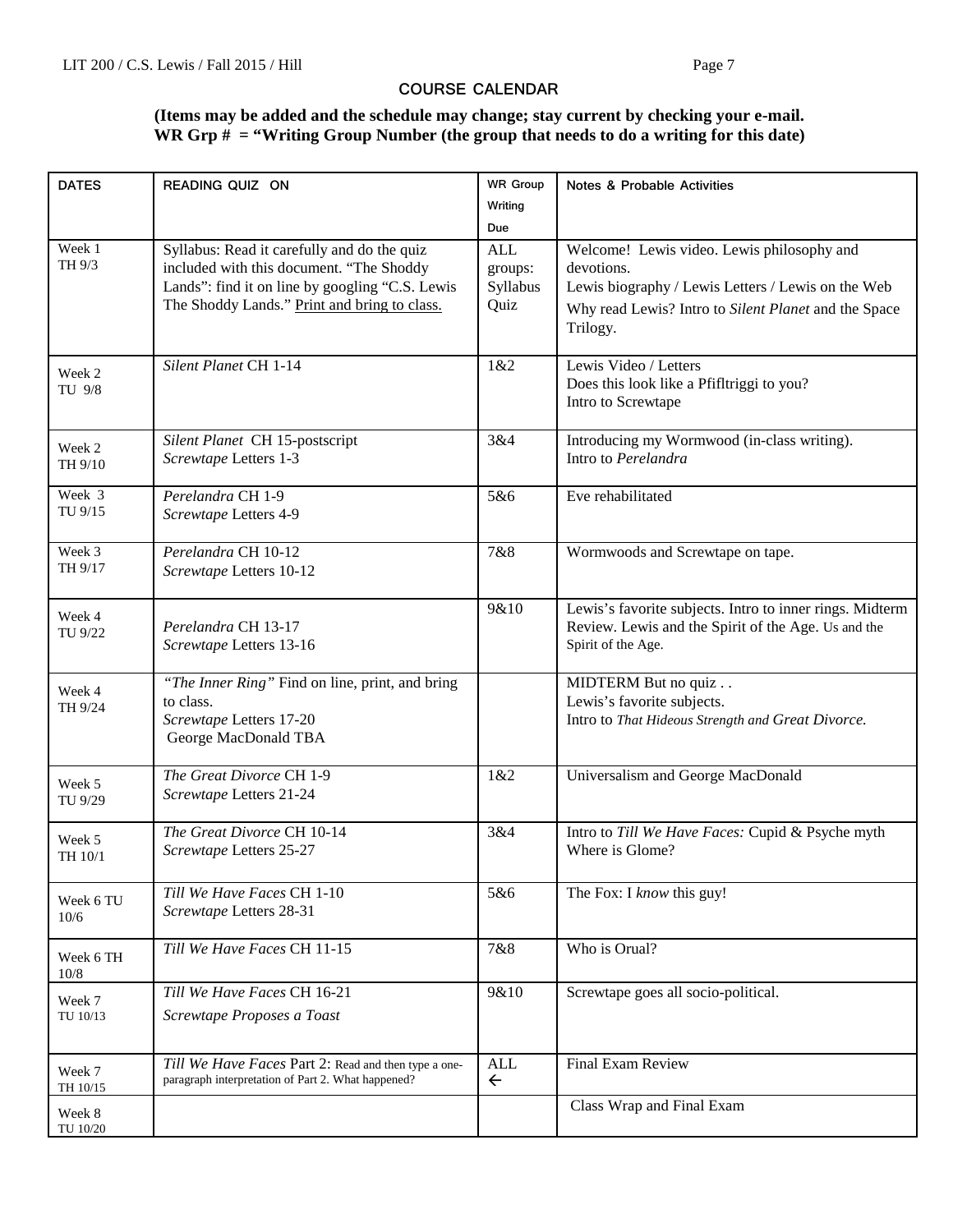*CLASS LIST AND GROUP NUMBERS. The number after your name on the adjacent list will tell you what discussion group you're in and when you're scheduled for a reading sheet. You'll find the reading sheet dates on the class calendar (page 7) in the column called "WR group writing due"*

*Fill in the blanks below so you'll have your due dates handy for your calendar and the syllabus quiz:* 

*MY GROUP NUMBER IS \_\_\_\_\_\_\_\_\_*

## *MY FIRST WRITING ASSIGNMENT*

*IS DUE \_\_\_\_\_\_\_\_\_*

# *MY SECOND WRITING ASSIGNMENT*

*IS DUE \_\_\_\_\_\_\_\_\_*

| <b>NAME</b>           | <b>GROUP</b>   |
|-----------------------|----------------|
|                       |                |
| Baeza, Heidi          | 10             |
| Bey, Brett            | 9              |
| Brody, Kai            | 8              |
| Bundschuh, Hudson     | $\overline{7}$ |
| Byrne, Emily Ann      | 6              |
| Casillas, Dianna      | 5              |
| Cavendish, Paige      | $\overline{4}$ |
| Cordero, Cameron      | 3              |
| Daigneault, Nicole    | $\overline{c}$ |
| De La Torre, Jocelyn  | $\mathbf{1}$   |
| Diaz, Jakelen         | 10             |
| Euhus, Jacob          | 9              |
| Fleischman, Addison   | 8              |
| Fleming, Katherine    | 7              |
| French, Jack          | 6              |
| Frias, Guillermo      | 5              |
| Fogelstrom, Katie     | $\overline{4}$ |
| Fronke, Ryan          | 3              |
| Giannetto, Nick       | $\overline{2}$ |
| Gilbert, Cameron      | $\mathbf{1}$   |
| Groves, Codi          | 10             |
| Ibsen, John           | 9              |
| Jacobsen, Jennifer    | 8              |
| Kvaterchuk, Caroleana | 7              |
| Lane, Chandler        | 6              |
| Leonard, Amanda       | 5              |
| Leopold, Miranda      | $\overline{4}$ |
| Lewis, Brianna        | 3              |
| Linhoff, Tess         | $\overline{c}$ |
| Lussier, Anna         | $\mathbf{1}$   |
| Marlow, Tyler         | 10             |
| Medlam, Katlyn        | 9              |
| Miranda, Brianna      | 8              |
| Miranda, Michelle     | 7              |
| O'Hanlon, Jayme       | 6              |
| Ogden, John           | 5              |
| Planiden, Payton      | $\overline{4}$ |
| Primrose, Shea        | 3              |
| Riach, Elissa         | $\overline{c}$ |
| Rich, Kelsie          | $\mathbf{1}$   |
| Roedl, Aaron          | 10             |
| Siles, Erik           | 9              |
| Tarrant, Nicholas     | 8              |
| Teter, Tierra         | 7              |
| Turigliatti, Halie    | 6              |
| Verhage, Juliana      | 5              |
| Wells, Brennan        | $\overline{4}$ |
| Zabrocki, Jamie       | 3              |
|                       |                |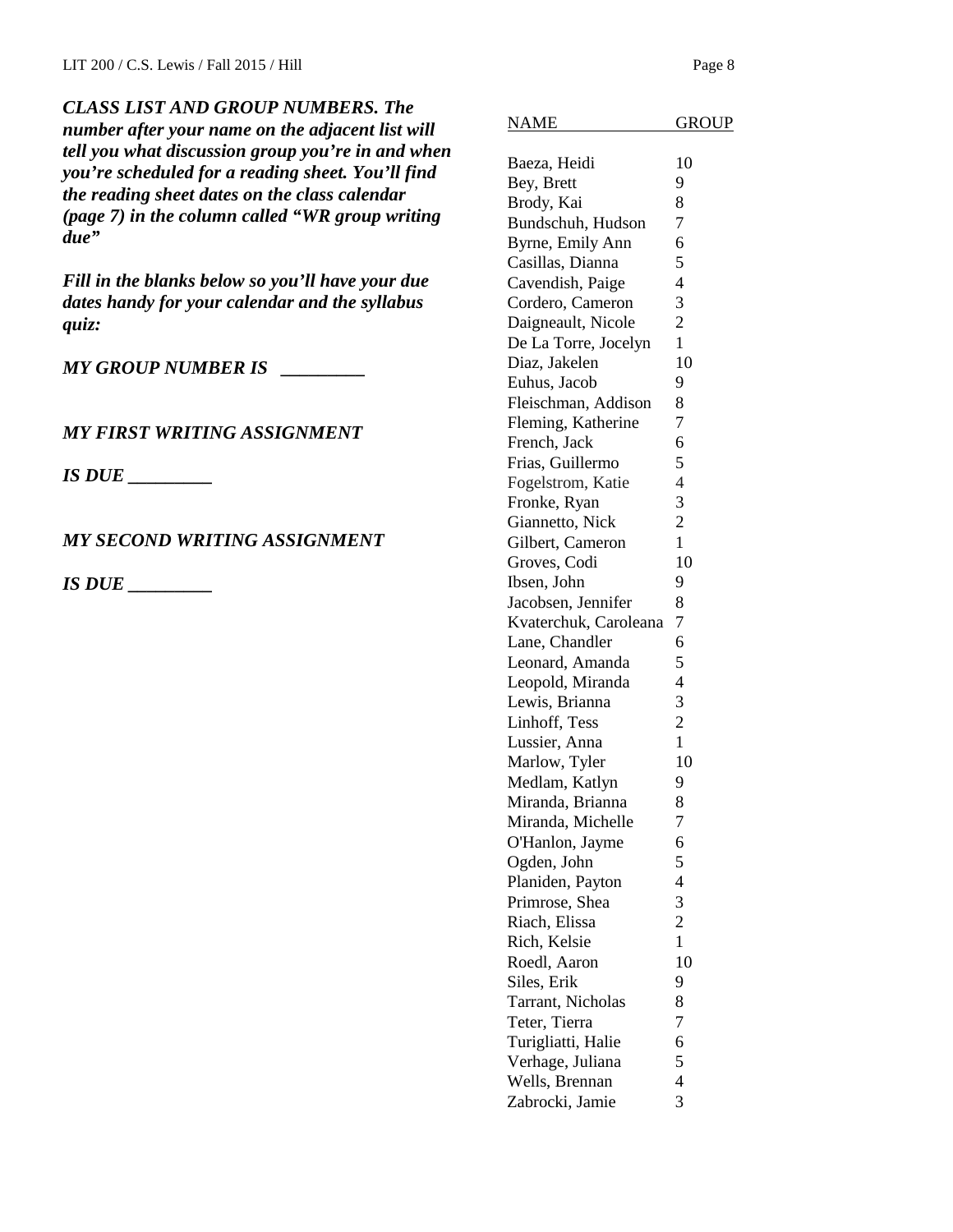NAME\_\_\_\_\_\_\_\_\_\_\_\_\_\_\_\_\_\_\_\_\_\_\_\_

#### SYLLABUS AND FIRST DAY QUIZ

Briefly answer all questions AND use a short paraphrase from the syllabus or the professor to back up your answer. TYPE YOUR ANSWERS, THEN PRINT OUT THE PAGES

1. Is it okay to call the professor's cell phone? If you can't get hold of the professor anywhere, what should you do?

- 2. Which edition of the assigned C.S. Lewis books should you use?
- 3. How often should you check your email for updates on this class?
- 4. If you score on all work is 825/1000 at the end what will your final grade be?

5. If you score on all work is 825/1000 at the end and you miss three classes, what will your final grade be? What will your final grade be if you miss 5 classes?

6. What should you do if you feel an overwhelming compulsion to text during class? What if you have to make an emergency call?

7. What happens to your attendance record if you show up late five times?

8. What happens to your final grade if you don't turn in one of your writing assignments, or you turn it in two weeks late?

9. What happens to your grade if you turn in one of your writing assignments two calendar days late?

10. If you get perfect scores-- all possible points on all assignments-- EXCEPT you miss final exam altogether, what will your final grade be?

11. True or False: To eliminate clutter, you should throw away papers the professor has already graded.

12. True or False: It is okay to be late for class if it's because the printer in the library is messed up right before class and you had to wait because your writing assignment is due today?

13. If you have a health or learning problem that may affect your our performance in the class, what should you do?